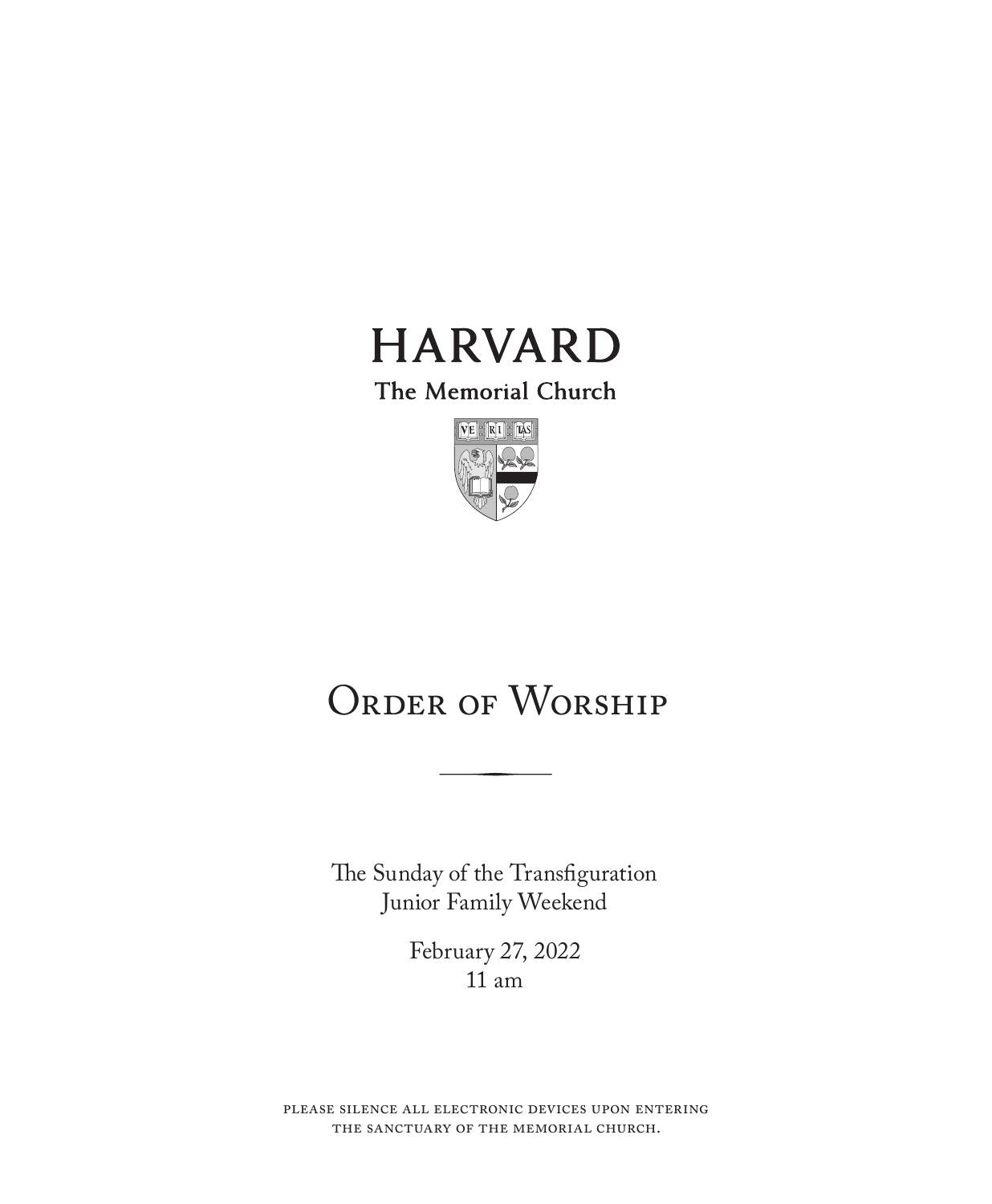#### PRELUDE Melody in G minor (1948) *York Bowen (1884–1961)*

#### HYMN

No. 1, st. 1 & 4, "All People That on Earth Do Dwell" *Old Hundredth The congregation stands and remains masked while singing.*

### CALL TO WORSHIP

#### *from Psalm 36 & Isaiah 2*

| Minister: | Your steadfast love, O Lord, extends to the heavens,<br>your faithfulness to the clouds.               |
|-----------|--------------------------------------------------------------------------------------------------------|
| People:   | Your righteousness is like the mighty mountains,<br>your judgments are like the great deep.            |
| Minister: | How precious is your steadfast love, O God!<br>All people may take refuge in the shadow of your wings. |
| People:   | For with you is the fountain of life;<br>in your light we see light.                                   |
| Minister: | Come, let us set out in the light of the Lord!                                                         |

#### **CONFESSION**

*In unison:*

Eternal God, in whom we live and move and have our being, whose face is hidden from us by our sin, and whose mercy we forget: cleanse us from all offenses, and deliver us from proud thoughts and vain desires; that humbly we may draw near to thee, confessing our faults, confiding in thy grace, and finding in thee our refuge and our strength, through Jesus Christ our Lord.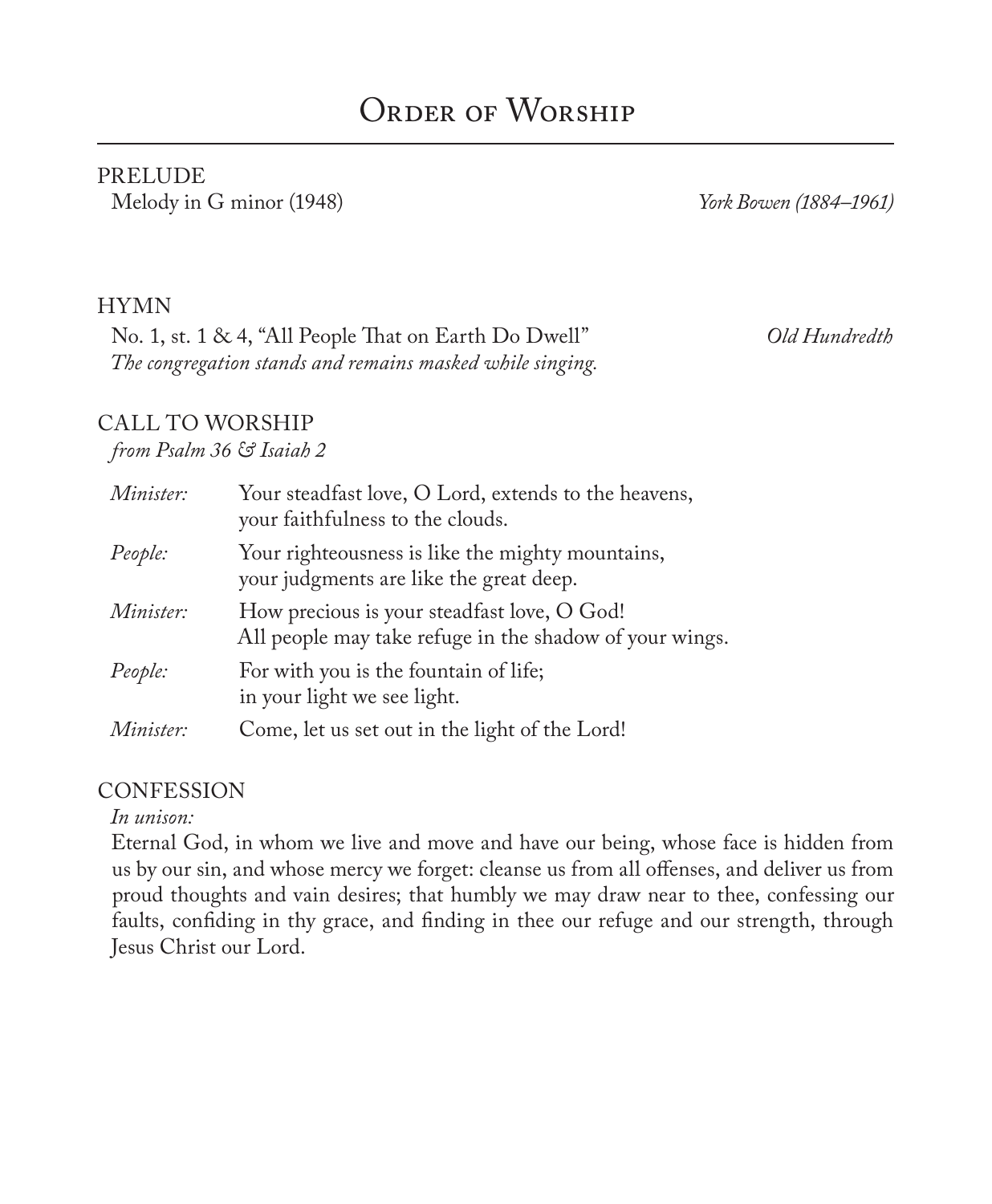#### ASSURANCE OF PARDON

#### HYMN

No. 6, "When the Morning Stars Together" *Everton The congregation stands and remains masked while singing.*

#### THE PEACE & GREETING

*All are invited to join in the singing of Hymn No. 27, stanza 1.*

#### **OFFERTORY**

*The offering collected goes directly to fund the Memorial Church Grants Committee's recipient organizations and their important work in our local communities. Ushers will begin collection from the front of the church. Checks can be written to the Memorial Church with the memo line "Grants Committee." You may also donate online at https://memorialchurch.harvard.edu/donate* 

Psalm 92:1-4, 11–14 *Bonum est confiteri Chant by John Barnard (b. 1948) Sung by the choir* It is a good thing to give thanks unto the Lord, and to sing praises unto thy Name, O Most Highest; To tell of thy loving-kindness early in the morning, and of thy truth in the night season; Upon an instrument of ten strings, and upon the lute; upon a loud instrument, and upon the harp. For thou, Lord, hast made me glad through thy works; and I will rejoice in giving praise for the operations of thy hands. The righteous shall flourish like a palm-tree, and shall spread abroad like a cedar in Lebanon. Such as are planted in the house of the Lord, shall flourish in the courts of the house of our God. They also shall bring forth more fruit in their age, and shall be fat and well-liking; That they may show how true the Lord my strength is, and that there is no unrighteousness in him.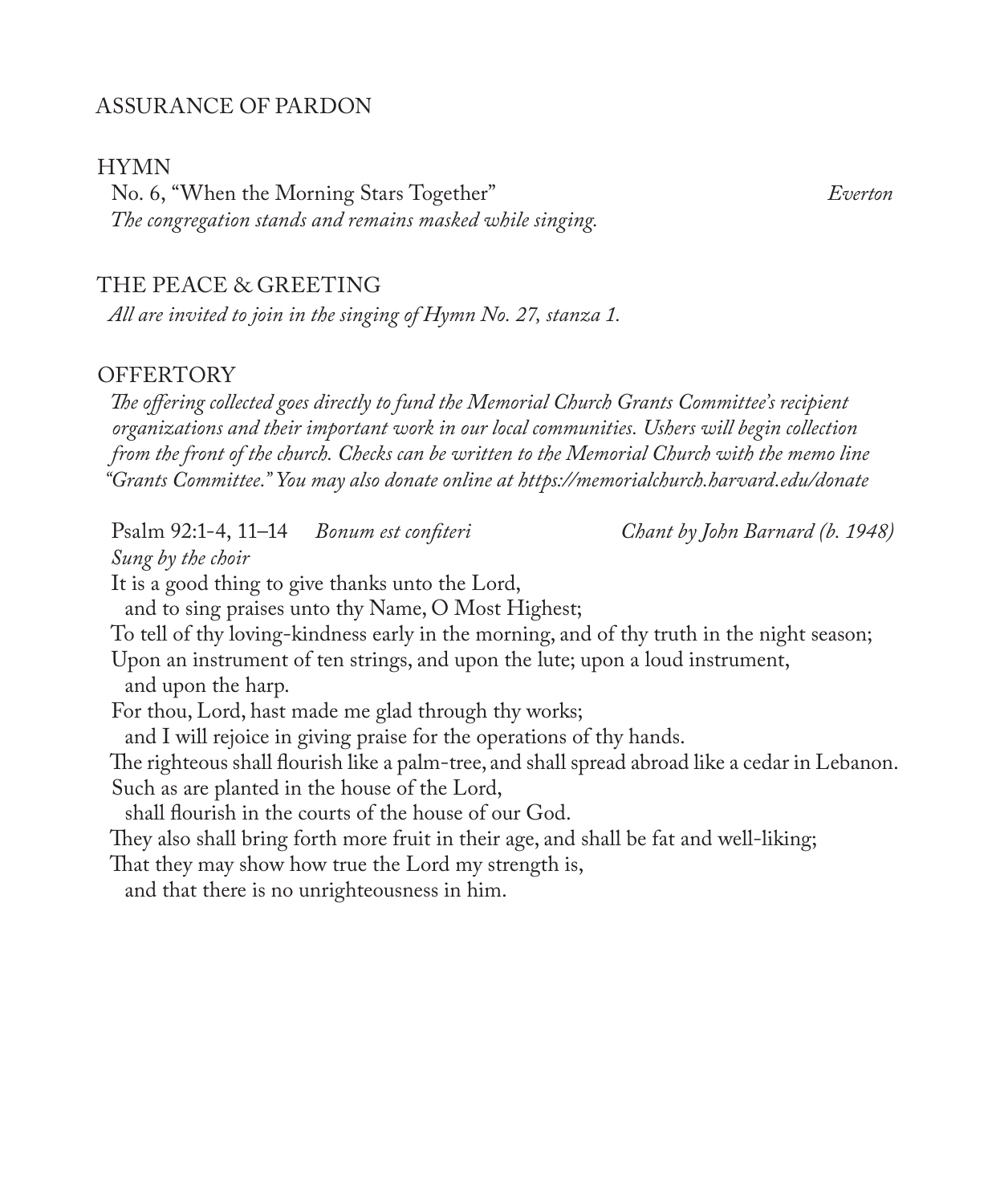#### DOXOLOGY

*The congregation stands and remains masked while singing.* Praise God, from whom all blessings flow. Praise God, all people here below. Praise God above, ye heavenly host. Creator, Christ, and Holy Ghost. Amen.

# FIRST LESSON

#### Exodus 34:29–35 *Pew Bible, page 76 (OT)*

#### ANTHEM

Faire is the heaven, where happy soules have place In full enjoyment of felicitie, Whence they doe still behold the glorious face Of the Divine Eternall Majestie; Yet farre more faire be those bright Cherubins, Which all with golden wings are overdight, And those eternall burning Seraphins, Which from their faces dart out fiery light; Yet fairer than they both, and much more bright, Be th' Angels and Archangels, which attend On God's owne Person, without rest or end. These then in faire each other farre excelling, As to the Highest they approach more neare, Yet is that Highest farre beyond all telling, Fairer than all the rest which there appear, Though all their beauties joynd together were; How then can mortall tongue hope to expresse The image of such endlesse perfectnesse?

Faire is the Heaven (1925) *William Henry Harris (1883-1973)*

*Edmund Spenser (1552–1599)*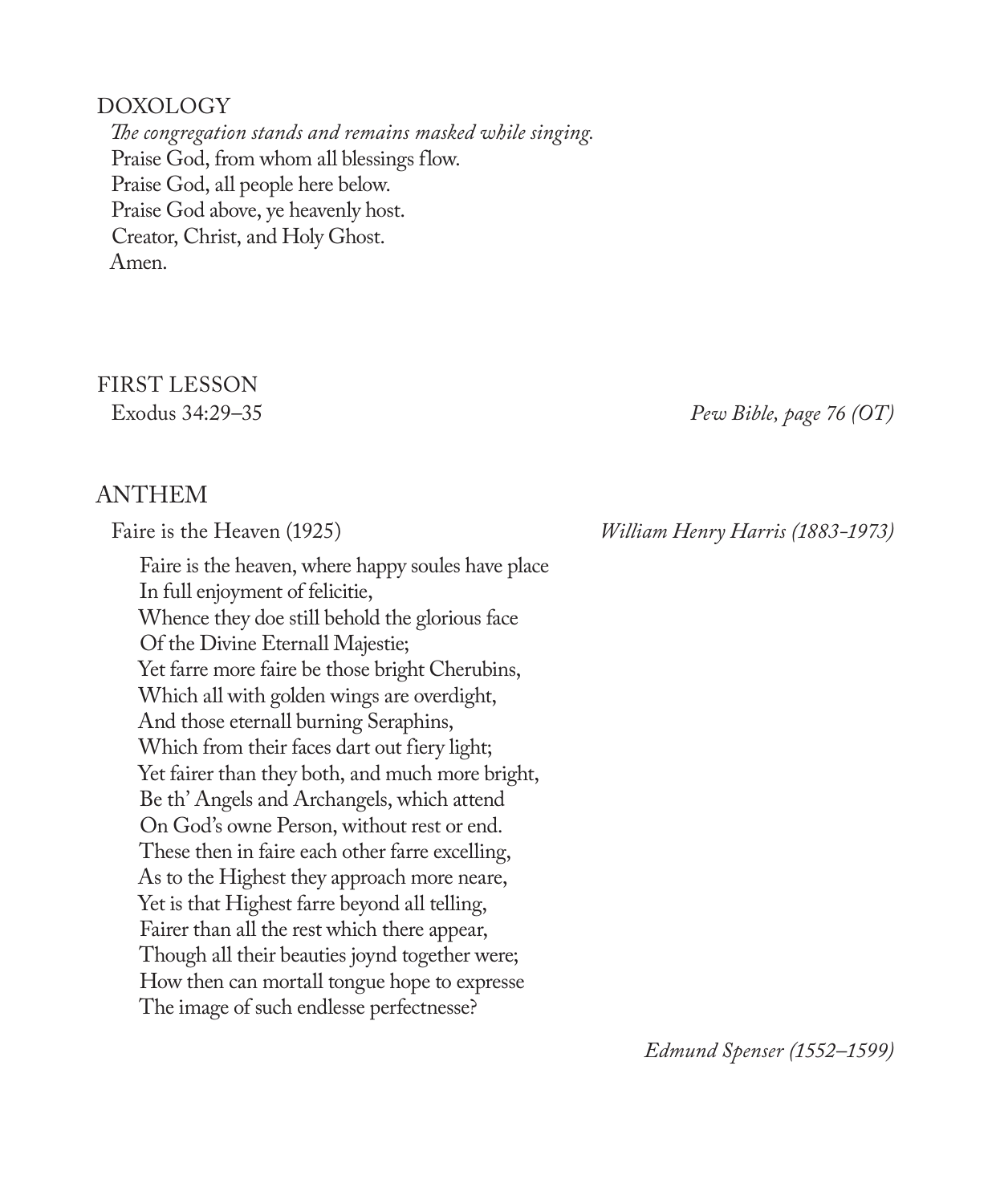# SECOND LESSON

2 Corinthians 3:12–4:2 *Pew Bible, page 158 (NT)*

#### ANTHEM

And I Saw a New Heaven (1928) *Edgar Bainton (1880-1956)*

And I saw a new heaven and a new earth: for the first heaven and the first earth were passed away; and there was no more sea. And I John saw the holy city, new Jerusalem, coming down from God out of heaven, prepared as a bride adorned for her husband. And I heard a great voice out of heaven saying, Behold, the tabernacle of God is with men, and he will dwell with them, and they shall be his people, and God himself shall be with them, and be their God. And God shall wipe away all tears from their eyes; and there shall be no more death, neither sorrow, nor crying, neither shall there be any more pain: for the former things are passed away.

*Revelation 21:1–4 (KJV)* 

#### THE PRAYERS OF THE PEOPLE

#### THE LORD'S PRAYER

#### *In unison:*

Our Father, who art in heaven, hallowed be thy name. Thy kingdom come. Thy will be done, on earth, as it is in heaven. Give us this day our daily bread. And forgive us our trespasses, as we forgive those who trespass against us. And lead us not into temptation, but deliver us from evil. For thine is the kingdom, and the power, and the glory, for ever and ever. Amen.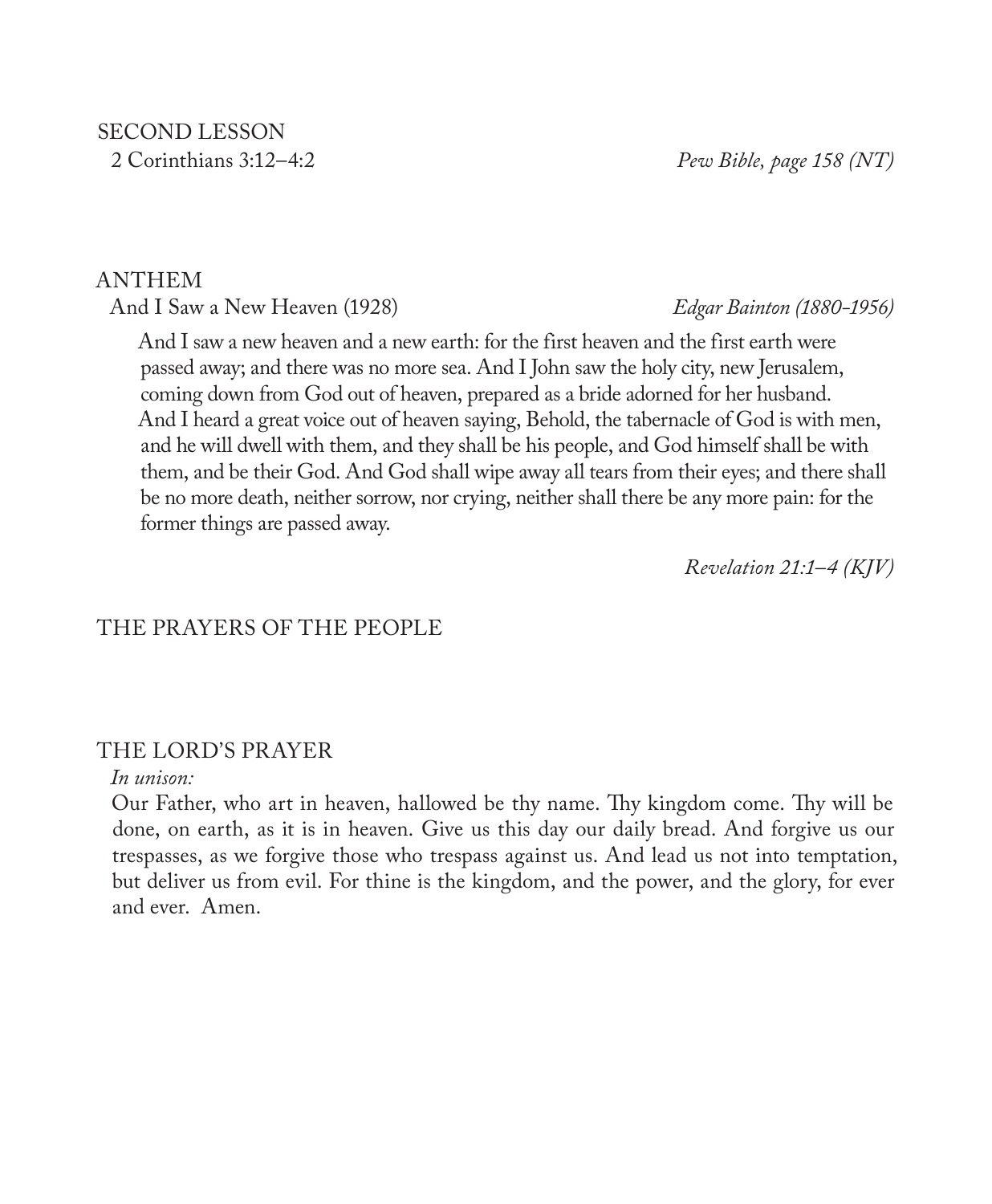#### PRAYER RESPONSE

*The congregation remains seated.*



SERMON "The Face Behind the Veil"

#### HYMN

No. 9, "Praise, My Soul, the King of Heaven" *Lauda anima The congregation stands and remains masked while singing.*

BENEDICTION

POSTLUDE<br>Alleluyas (1964)

Simon Preston (b. 1938)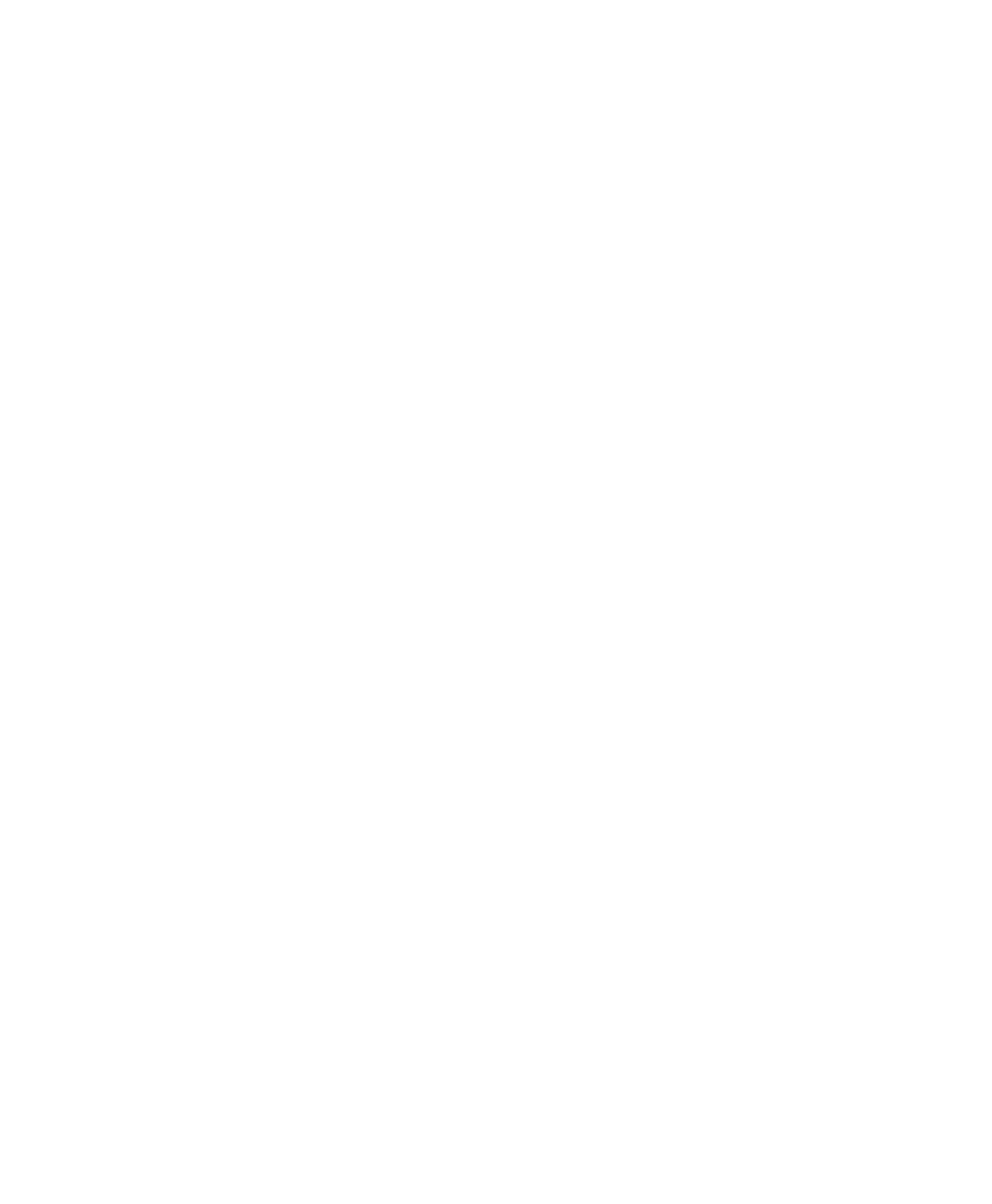# Announcements Sunday, February 27th, 2022

#### WELCOME

Today is the Sunday of the Transfiguration. The preacher is Rabbi Jonah C. Steinberg, Executive Director and Harvard Chaplain, Harvard Hillel. The worship leaders are the Reverend Matthew Ichihashi Potts, Pusey Minster in the Memorial Church and Plummer Professor of Christian Morals, Faculty of Divinity; the Reverend Alanna C. Sullivan, Associate Minister and Director of Administration in the Memorial Church; Laurie Sedgwick MDiv III; and Cheynne Boon MDiv II. The music is provided by the Harvard University Choir under the direction of Edward Elwyn Jones, Gund University Organist and Choirmaster and David von Behren, Assistant University Organist and Choirmaster.

### MUSIC NOTES

Sir William Harris studied at the Royal College of Music under Charles Wood and Sir Henry Walford Davies: he became Walford Davies's assistant at London's Temple Church before becoming organist of New College, Oxford in 1919. In 1923 he was appointed Professor of Organ and Harmony at the Royal College of Music, and in 1933 became organist of St. George's Chapel, Windsor, where he remained until 1961. His most famous anthem, the double-choir motet *Faire Is the Heaven*, was written in 1925 for the choir of New College, Oxford, and sets words by the English poet Edmund Spenser.

Edgar Bainton was educated at the Royal College of Music in London, where he was a pupil of Stanford. In 1933, Sir Edward Bairstow awarded him an honorary Doctor of Music degree at Durham University, after which he emigrated to Australia to become the director of the New South Wales Conservatory. *And I Saw a New Heaven* is the composer's most famous choral work—a lyrical and vivid depiction of the well-known text from the Book of Revelation.

Twentieth-century English composer and concert pianist York Bowen performed regularly at Queen's Hall and Royal Albert Hall. In 1909, he was appointed Professor at the Royal Academy of Music. This morning's prelude, *Melody in G minor*, represents Bowen's distinctive compositional style—a blend of rich Romantic harmonies and textures juxtaposed soaring melodic lines.

Simon Preston held positions at Christ Church, Oxford and at Westminster Abbey, before devoting himself completely to the role of concert organist. *Alleluyas* was inspired by a passage from the Liturgy of St. James: "At his feet the six-winged Seraph; Cherubim with sleepless eye, veil their faces to the Presence, as with ceaseless voice they cry, Alleluya, Alleluya, Alleluya, Lord most high."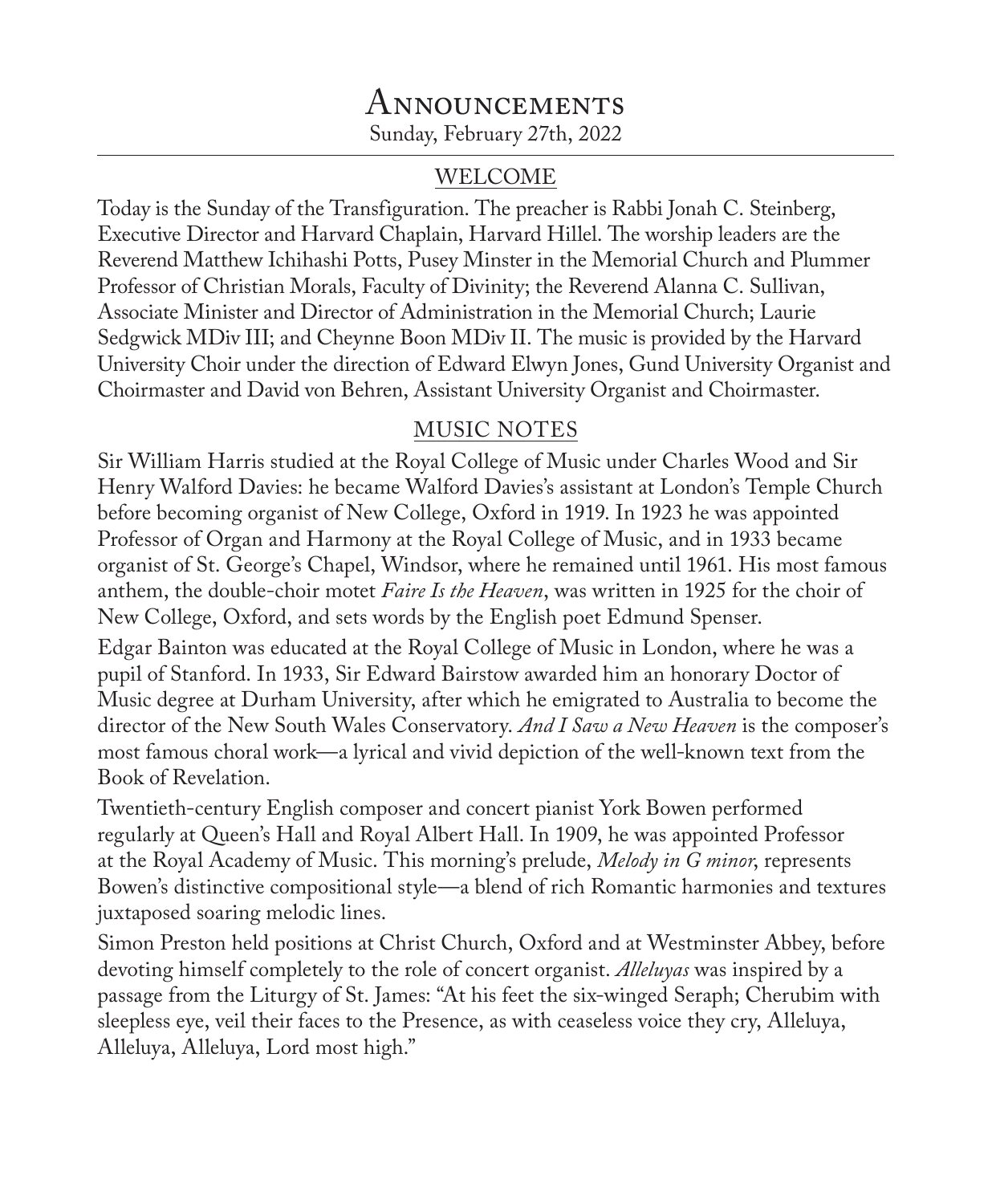# MORNING PRAYERS

Our daily service of Morning Prayers takes place at 8:30 am and will return to Appleton Chapel starting Monday, February 24. Monday: Frank Barrett MDiv III; Tuesday: Nicholas Opiyo; Wednesday: Matthew Ichihashi Potts; Thursday: Sarah Lewis '01; Friday: Sharon Rose Chistner MDiv II

# COVID-19 GUIDELINES

The wellbeing of our visitors, students, and staff remains our top commitment at the Memorial Church. Harvard University continues to closely monitor the ongoing COVID-19 pandemic, and it is an ever-changing situation.

We are taking important steps to protect against COVID-19. We are grateful for your assistance helping us to take these precautionary measures to prevent the spread of infection and to prioritize the wellbeing of our community, especially the most vulnerable in our midst.

We ask that all visitors, students, and staff abide by the following:

- All individuals will be masked indoors.
- All individuals/households will attest to the state of their health upon arrival. Individuals will be asked to leave if they have been diagnosed with COVID-19 and/or exhibiting symptoms with COVID-19.
- All individuals will refrain from public consumption of food and beverage indoors.

Please review the latest guidance for on-campus activity before attending services or other events on campus. Seating with physical distancing is available.

Guidance may be subject to additions and changes based upon the distribution of the disease and local disease dynamics. We appreciate your understanding and patience during this time.

Things are a bit different. Some of the details of our worship life have been altered to accommodate pandemic restrictions. Some of our programming has been adjusted to keep everyone safe. But what we hope you find entirely familiar is the love and openness and welcome with which we hope to fill our church each day.

# FAITH & LIFE FORUM

The Faith & Life Forum of the Memorial Church explores matters of faith and public life. The Forum takes place in the Buttrick Room in the lower level of the Memorial Church from 9:30– 10:30 am on Sundays. Each week we explore themes such as love, justice, suffering, and salvation in relation to the world in which we live. We learn from scholars and practitioners of religion, religious intellectuals, writers, activists, and artists whose work captures conceptions of the sacred and wrestles with the mysterious dimensions of life. In addition to masking, participants will need to register and attest to their health in order to participate in the weekly forum gatherings. All are welcome to join. Please visit our website to learn more.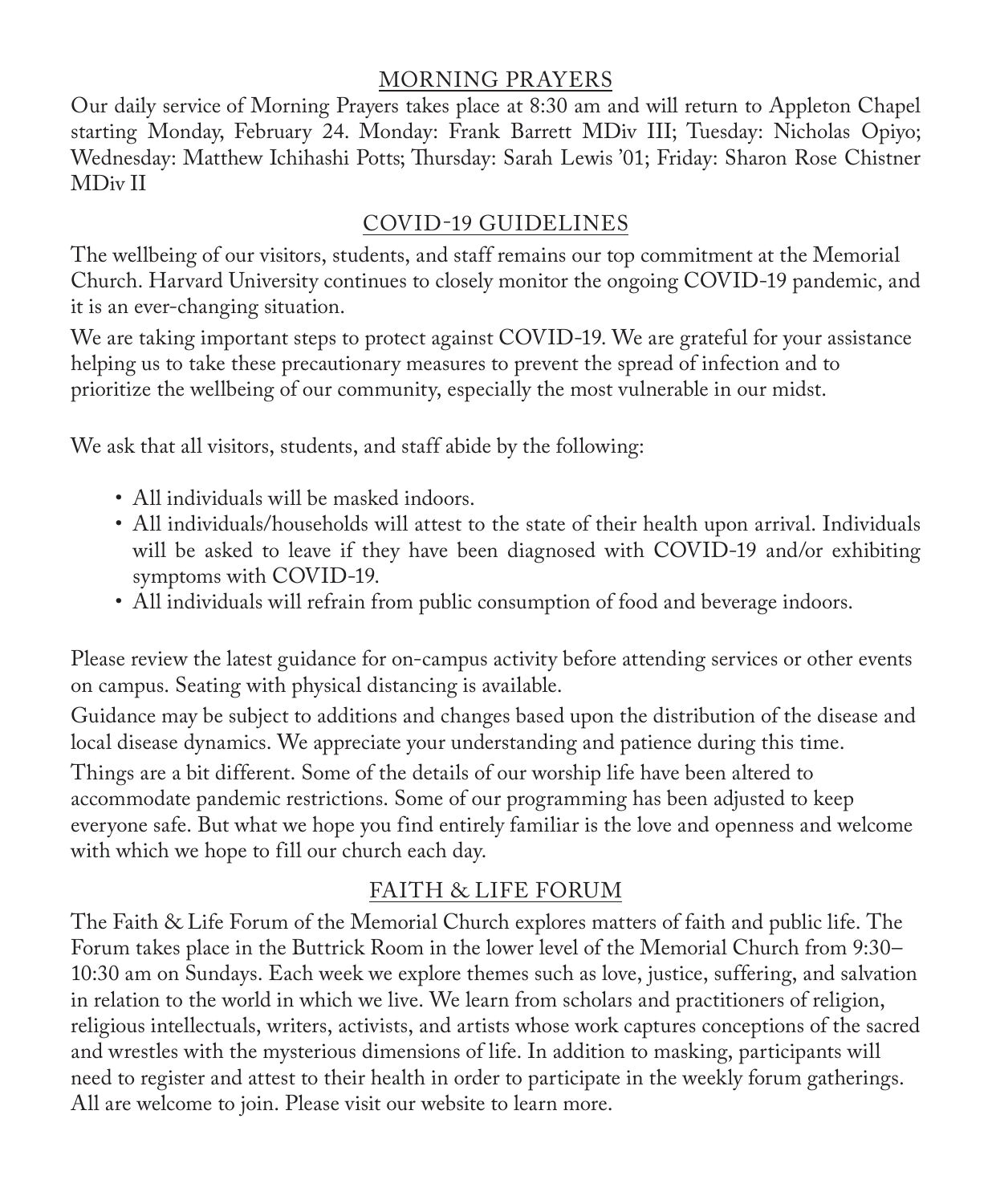# CHURCH SCHOOL

The Church School offers Christian education classes for children of age three through sixteen. All classes are held during Sunday Services in the Fall and Spring Terms. To participate in the Church School program, parents or guardians need to register their children, and to attest to the state of their children's health weekly.

Please visit our website to learn more or email Assistant Minister, Calvon Jones (*calvon\_ jones@ harvard.edu*), with any questions. The Rev. Jones and the Church School team are excited to announce the launch of our newly designed MemChurch School digital platform. Our children and families will have access to fun, exciting, and educational episodes, steeped in stories of love and humanity. Take a virtual journey to a digital place where the Bible comes to life. You can find episodes at: https://bit.ly/3iUtEWV

# ASH WEDNESDAY

Next Wednesday, March 2, is the First Day of Lent. There will be a short service at 12:10 pm that will inlude the impoition of ashes.

# SANCTUARY RE-OPENING

The Memorial Church Santuary will be open to the public  $9am - 5$  pm starting Tuesday, March 1.

# BABY OASIS

During Sunday services, our Baby Oasis is available for young children and infants in the lower level of the church. Parents and their children are welcome to use this respite space during worship, complete with an audio broadcast of the service.

# STUDENT OPPORTUNITIES

Our regular student programming has finally launched, and we have an abundance of different offerings. On Tuesdays at 5 pm, the church is hosting its Bible Study for students downstairs in the Oasis. If you want to know more about our student programming, you can find our student program coordinator, Anna Burnham, in the narthex after Sunday service, or contact her for more information at: *anna\_burnham@harvard.edu*

# AFTER-SCHOOL SNACK

Looking for a space to relax, connect with other students, and grab some good food towards the end of your week? Join Professor Potts, his family, and their dog Suki for weekly After-School Snack at Sparks House, 21 Kirkland St., Thursdays from 4–5:30 pm. Feel free to drop in and out as you need. Bring a friend!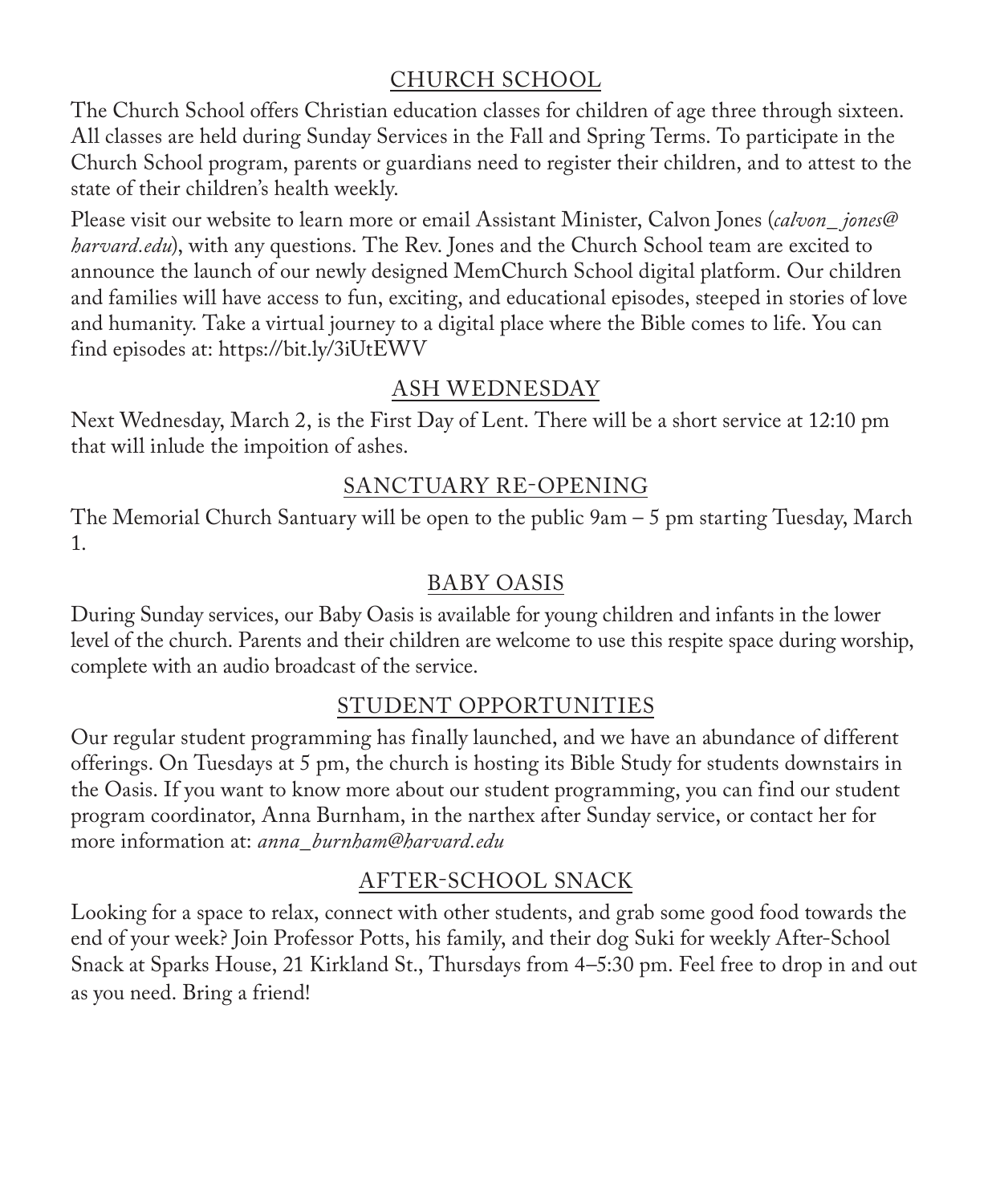# STUDENT OASIS

The Student Oasis in the lower level of the Memorial Church is a tranquil and relaxing space for study, for meeting friends and fellow students, and even cooking a favorite meal in the full-service kitchen. Located in the heart of Harvard Yard, the Oasis is open daily to Harvard students during the academic term. For more information and the hours of operation, visit *https://memorialchurch.harvard.edu/studentoasis*

# LOVE UNITED BLACK FELLOWSHIP

The Memorial Church is happy announce the launch of the Love United Black Fellowship (LUBF), a new ministry that seeks to curate a welcoming space for persons of color in the Harvard community. The fellowship will draw on the traditions and customs of Africa and the African Diaspora to foster theological conversations, engaging activities, spoken word and musical moments, opportunities of fellowship, and worship services that present a sense of "home" on the Harvard campus. The LUBF will launch this new ministry at 3 pm, March 27, in the Sanctuary on the Memorial Church. Come and experience powerful music from the African tradition, a dynamic word, fellowship and food. All are welcome! For more information, please email Assistant Minister, the Rev. Calvon T. Jones at *calvon\_ jones@harvard.edu*

# JOYS AND CONCERNS

The psalmist writes, "Even before a word is on my tongue, O Lord, you know it completely." Prayer reminds us of our relationship to God and one another; it emphasizes our oneness as the Body of Christ. What weighs on your heart? How can we join you in prayer? We invite you to share your joys and concerns so that we may communally uplift them to God in the Prayers of the People during Sunday Services. Please send your prayer requests to the Rev. Alanna Sullivan (*alanna\_sullivan*@*harvard.edu*).

# PASTORAL CARE LINE

The clergy at the Memorial Church have established a pastoral care line if you would like spiritual or pastoral care during a difficult time. Please call or text 617-595-9044 and a clergyperson will follow up with you shortly.

### LISTEN TO SUNDAY WORSHIP AND MORNING PRAYERS

Sunday services are broadcast on Harvard's radio station, WHRB 95.3 FM in term; a live stream of the service is available at *whrb.org*. Recordings of Sunday Worship Services and Sunday Sermons are available on our website, *memorialchurch.harvard.edu*, during the week following the service. Sunday Sermons and Morning Prayers are also available on SoundCloud at *http://bit.ly/sundaysermons* and *http://bit.ly/morningprayers* respectively, and on iTunes—search "Harvard Memorial Church" from your iTunes app.